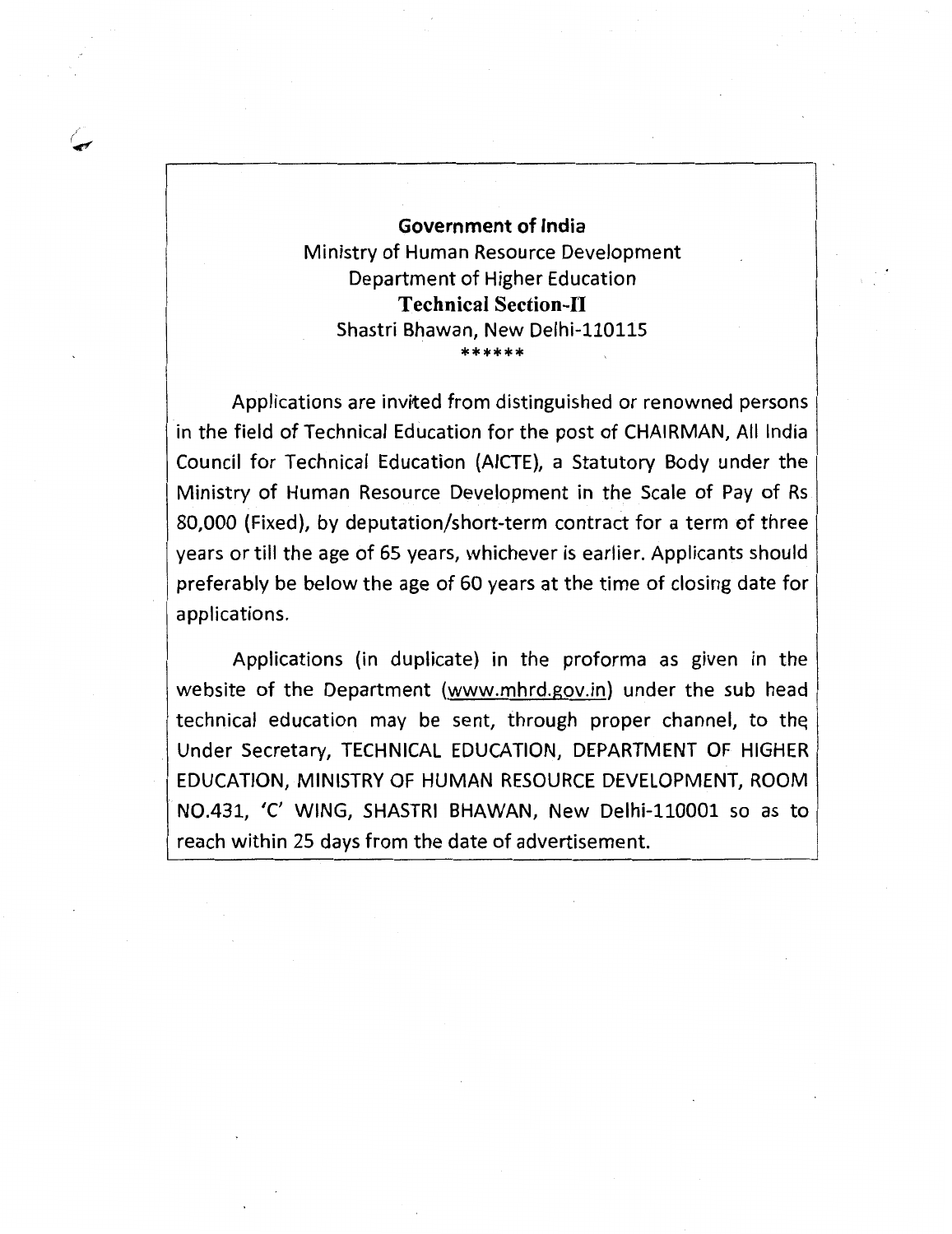# PROFORMA

**O** Name of the Post: CHAIRMAN, All India Council for Technical Education (AICTE), New Delhi.

| 1.       | Name in Full (in Block Letters)                                            |                                                                     |  |  |  |
|----------|----------------------------------------------------------------------------|---------------------------------------------------------------------|--|--|--|
| 2.<br>3. | Father's/Husband's Name<br>Date of Birth (Age as on date of advertisement) | <b>Affix Recent</b><br>Passport size self<br>attested<br>Photograph |  |  |  |
| 4.       |                                                                            |                                                                     |  |  |  |
| 5.       | Present Position and Address for correspondence (in Block Letters)         |                                                                     |  |  |  |
|          |                                                                            |                                                                     |  |  |  |
|          |                                                                            |                                                                     |  |  |  |
|          | $\sim$<br>6. E-mail ID.                                                    |                                                                     |  |  |  |
|          |                                                                            |                                                                     |  |  |  |
|          | 8. Fax.                                                                    |                                                                     |  |  |  |
|          | SC<br><b>ST</b><br>9. Whether belongs to                                   | <b>OBC</b>                                                          |  |  |  |
|          | (Please tick and if yes attach certificate)                                |                                                                     |  |  |  |
|          | 10. Educational Qualifications                                             |                                                                     |  |  |  |

(in chronological order commencing from Bachelor's Degree)

| Sl.<br>No. | Exam. Passed | University/<br>Institution | Year of<br>Passing | Main Subjects | Division or<br>Equivalent |
|------------|--------------|----------------------------|--------------------|---------------|---------------------------|
|            |              |                            |                    |               |                           |
|            |              |                            |                    |               |                           |
|            |              |                            |                    |               |                           |

### 11. Employment Record (details in chronological order, starting with the first job).

| Sl.<br>No. | Name & Address of the<br>employer/institution | Period of service | Designation of<br>post held and | Nature of work<br>and level of |
|------------|-----------------------------------------------|-------------------|---------------------------------|--------------------------------|
|            |                                               | To<br>From        | scale of pay                    | responsibility                 |
|            |                                               |                   |                                 |                                |
|            |                                               |                   |                                 |                                |
|            |                                               |                   |                                 |                                |

*)'*